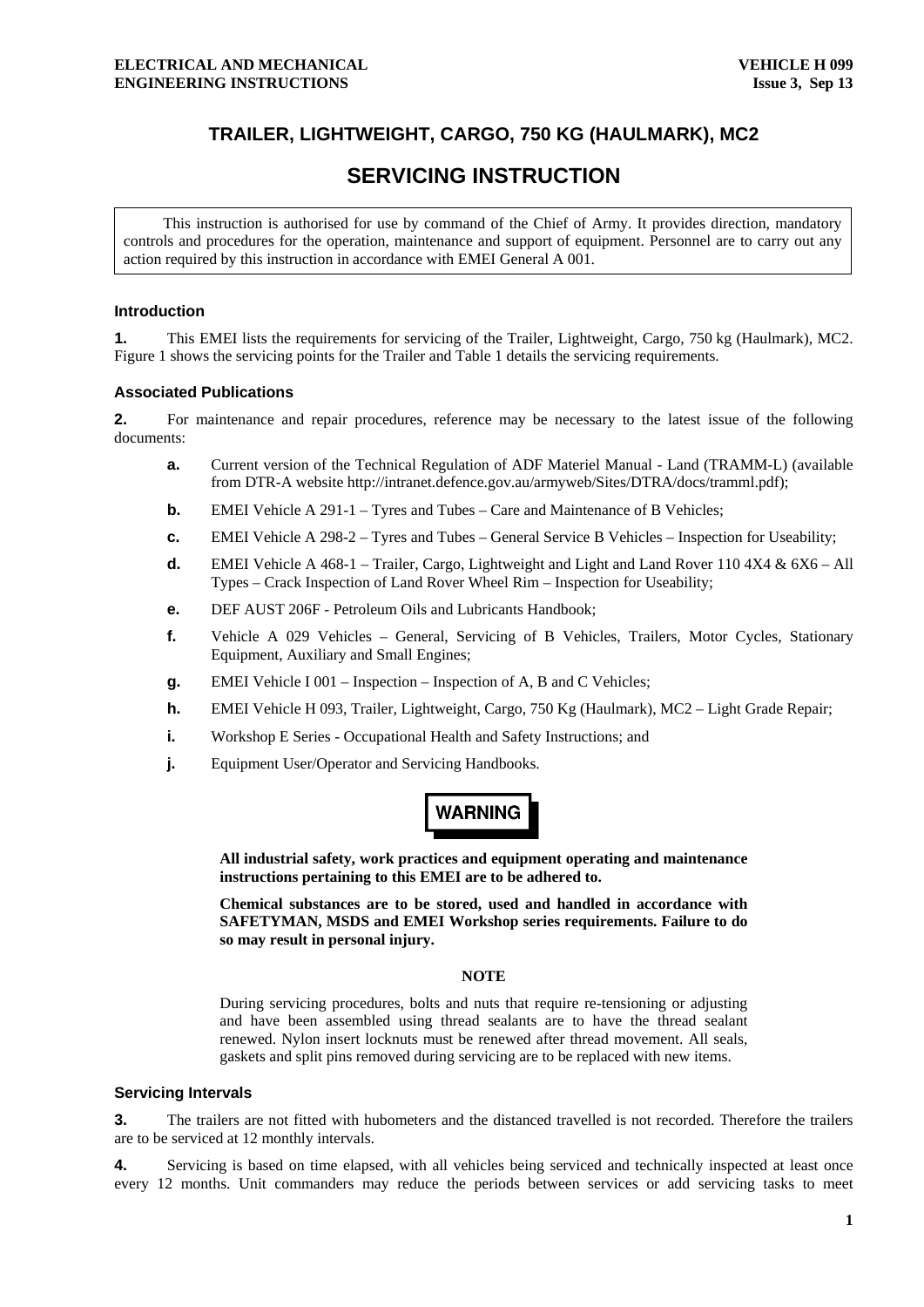operational or exercise requirements. A scheduled service may be anticipated or delayed within a limit of plus or minus ten percent of the interval between services to meet operational needs and to permit workload planning.

#### **NOTE**

When any equipment exceeds the 10 per cent maximum limit of the servicing interval (Para 3), it is to be classified '**DO NOT USE – XX'** until the outstanding service is completed.

#### **Trade Requirements**

**5.** All procedures and adjustments are to be carried out by an ECN 229 – Vehicle Mechanic or triservice/civilian equivalent.

#### **Standard Job**

**6.** MILIS standard job number 0001192 has been raised to carry out and record trailer servicing.

#### **Additional Tasks**

**7.** No additional tasks are to be added to scheduled maintenance work orders. A separate, linked work order shall be raised to record additional maintenance tasks identified during the servicing. These additional tasks may include, but not be limited to, the replacement of wheel bearings, lights etc and outstanding modifications. The additional tasks are to be completed in conjunction with the scheduled maintenance.

#### **Road Test**

**8.** At the completion of each service, the trailer is to be road tested to ensure that all servicing procedures have been correctly carried out to a safe standard.



**Figure 1 Servicing Points For Trailer, Lightweight, Cargo, 750 Kg (Haulmark), Mc2**